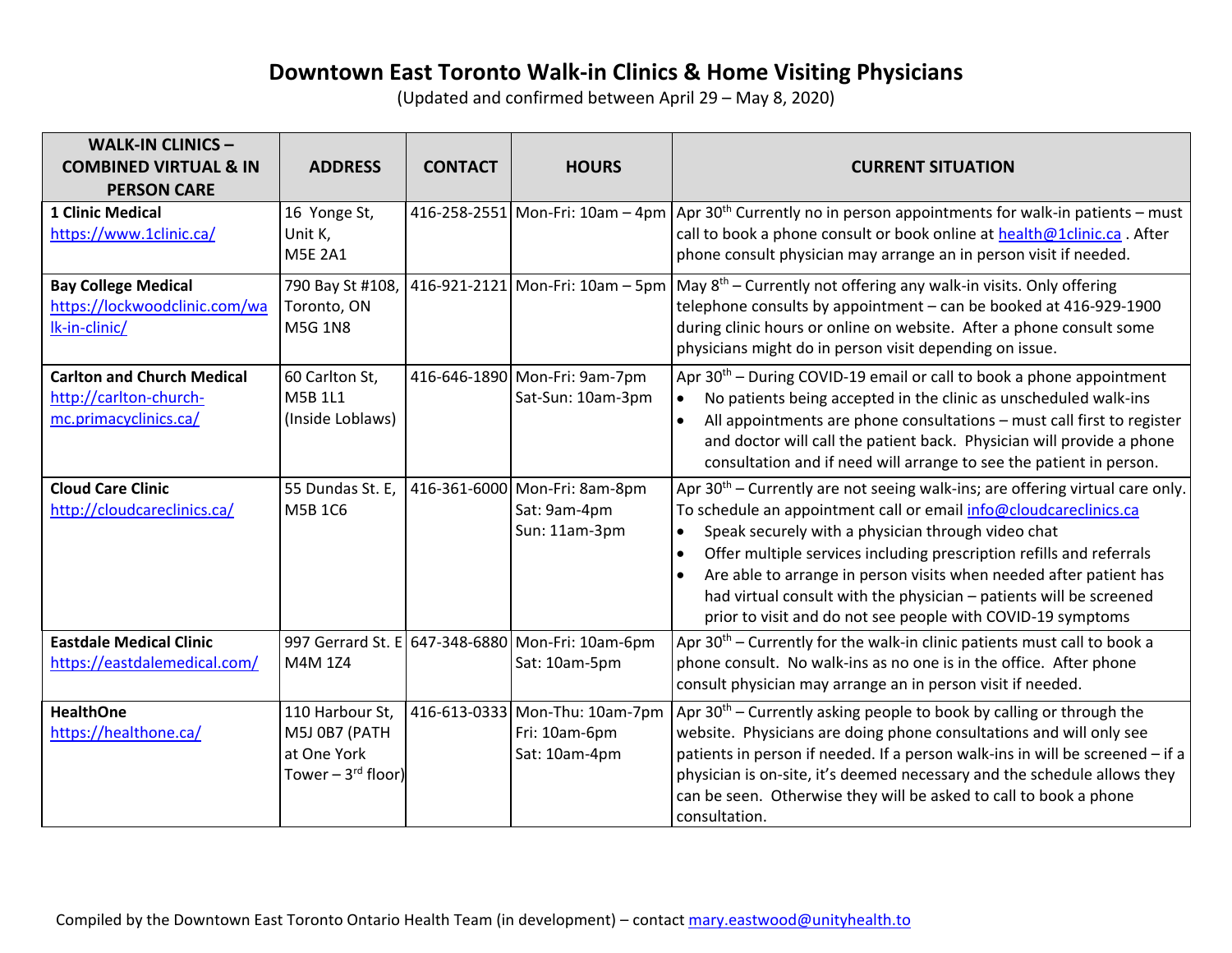| Integra Health Centre -                                                                                      | 130 King St W                                           |              | 416-777-9355 Mon-Thu: 7am-8pm                                                                                 | May $8th$ – Currently offering virtual walk-in consultations and some                                                                                                                                                                                                                                                                                                                                                                                                                                                                                                     |
|--------------------------------------------------------------------------------------------------------------|---------------------------------------------------------|--------------|---------------------------------------------------------------------------------------------------------------|---------------------------------------------------------------------------------------------------------------------------------------------------------------------------------------------------------------------------------------------------------------------------------------------------------------------------------------------------------------------------------------------------------------------------------------------------------------------------------------------------------------------------------------------------------------------------|
| <b>Exchange Tower</b>                                                                                        | #1320, Toronto,                                         |              | Fri: 7am-7pm                                                                                                  | limited in person visits by appointment. To schedule either an in person                                                                                                                                                                                                                                                                                                                                                                                                                                                                                                  |
| https://www.integrahealthcent                                                                                | <b>ON M5X 1C8</b>                                       |              | Sat: 10am-4pm:                                                                                                | or virtual medical appointment call or email                                                                                                                                                                                                                                                                                                                                                                                                                                                                                                                              |
| re.com/                                                                                                      |                                                         |              | <b>Virtual Care</b>                                                                                           | appointments@integrahealthcentre.com                                                                                                                                                                                                                                                                                                                                                                                                                                                                                                                                      |
| Integra Health Centre -<br><b>Commerce Court</b><br>https://www.integrahealthcent<br>re.com/                 | 199 Bay St Suite<br>C126, Toronto,<br><b>ON M5L 1E8</b> | 416-777-9333 | Mon-Fri: 9am-2pm:<br>In-person by<br>appointment only                                                         | Do not go to the clinic without prior arrangement as screening for COVID-<br>19 symptoms is required prior to booking in person visits.                                                                                                                                                                                                                                                                                                                                                                                                                                   |
| <b>Parliament Clinic</b><br>https://www.clinictoday.ca/wal<br>k-in-clinics/parliament-urgent-<br>care-clinic | 1 Oak St,<br>M5A 0A1                                    |              | 416-361-5028 Mon, Wed & Fri: 10<br>am-5pm: Walk-in<br>Clinic<br>Sat: 10am-2pm:<br>Phone consultations<br>only | May $1st$ – Currently operating the walk-in as usual M, W and F and will see<br>patients who walk-in who screen negative for COVID-19 symptoms. No<br>appointments being booked for walk-in. Those who screen positive for<br>Tue & Thu: 10am-4pm COVID-19 symptoms are directed to go for testing and could arrange a<br>phone consultation. On Tues, Thurs and Sat phone consultations only -<br>call to arrange. Have a small lab and can do urinalysis and some blood<br>work on-site                                                                                 |
| <b>Patient Networks</b><br>https://www.patientnetworks.<br>ca/SitePages/Default.aspx                         | 157 Yonge St,<br><b>M5C 1X7</b>                         | 416-362-8822 | Mon-Fri: 8am-4pm<br>Last walk-in accepted<br>at 3 pm                                                          | Apr $30th$ – Currently people are asked to call to book a phone<br>appointment. If people walk-in will be screened and if they clear the<br>screening (no COVID-19 symptoms etc.) they can be seen<br>Can see pre-screened patients in person with non-COVID related<br>concerns who require medical attention and do NOT have symptoms<br>of COVID-19, cold or flu<br>For telephone consults email: contact@patientnetworks.ca_or call<br>with Health Card number AND a call back phone number. A physician<br>will call back during office hours usually within 1 hour. |
| <b>Sanomed Medical Walk-in &amp;</b><br><b>Family Clinic</b><br>https://sanomedclinic.ca/                    | 1000 Bay St unit<br>A, Toronto, ON<br><b>M5S 3A8</b>    | 416-923-7770 | Mon-Fri: 9am-6pm<br>Sat: 10am-3pm                                                                             | May 8 <sup>th</sup> – Walk-in is currently virtual physician consultations. Book walk-<br>in appointments by calling or booking online. In person visits may be<br>arranged by the physician if needed. If a person walks-in will book a<br>virtual consult for them and then have them go home. Ask that people<br>with COVD-19 symptoms not come to the walk-in clinic.                                                                                                                                                                                                 |
| <b>Well One Medical Centre</b><br>http://www.wellone.ca/walkin                                               | M5E 1Z8                                                 |              | 103-18 Yonge St, 647-748-5663 Mon-Fri: 8am-8pm                                                                | Apr 29th - Currently walk-in clinic appointments must be pre-booked<br>online through the online booking portal. Appointments are now by<br>phone consultation. If patients need to be seen in person the doctor has<br>to approve the visit via phone consult before patient can come in.                                                                                                                                                                                                                                                                                |